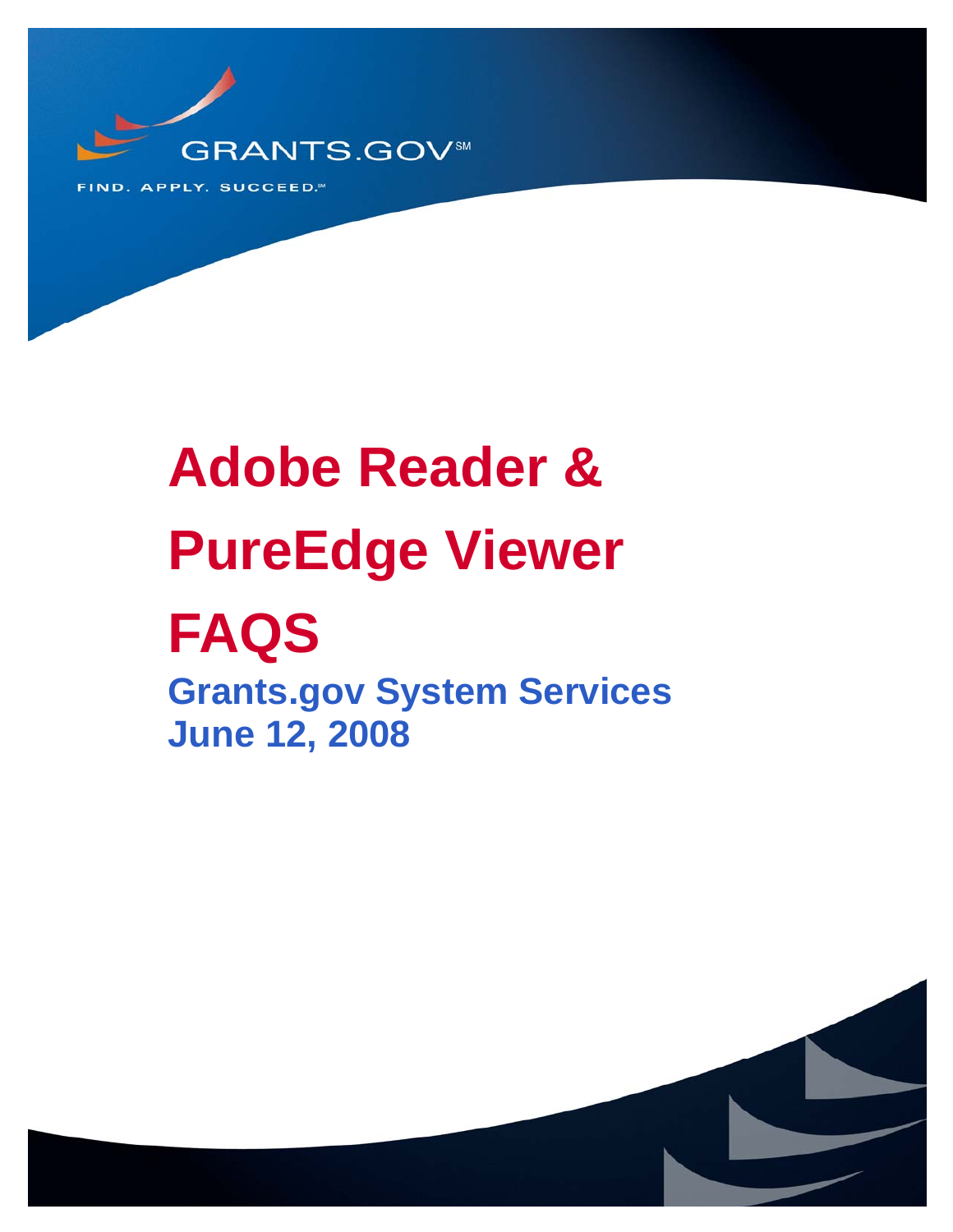### **Table of Contents**

### **Table of Figures**

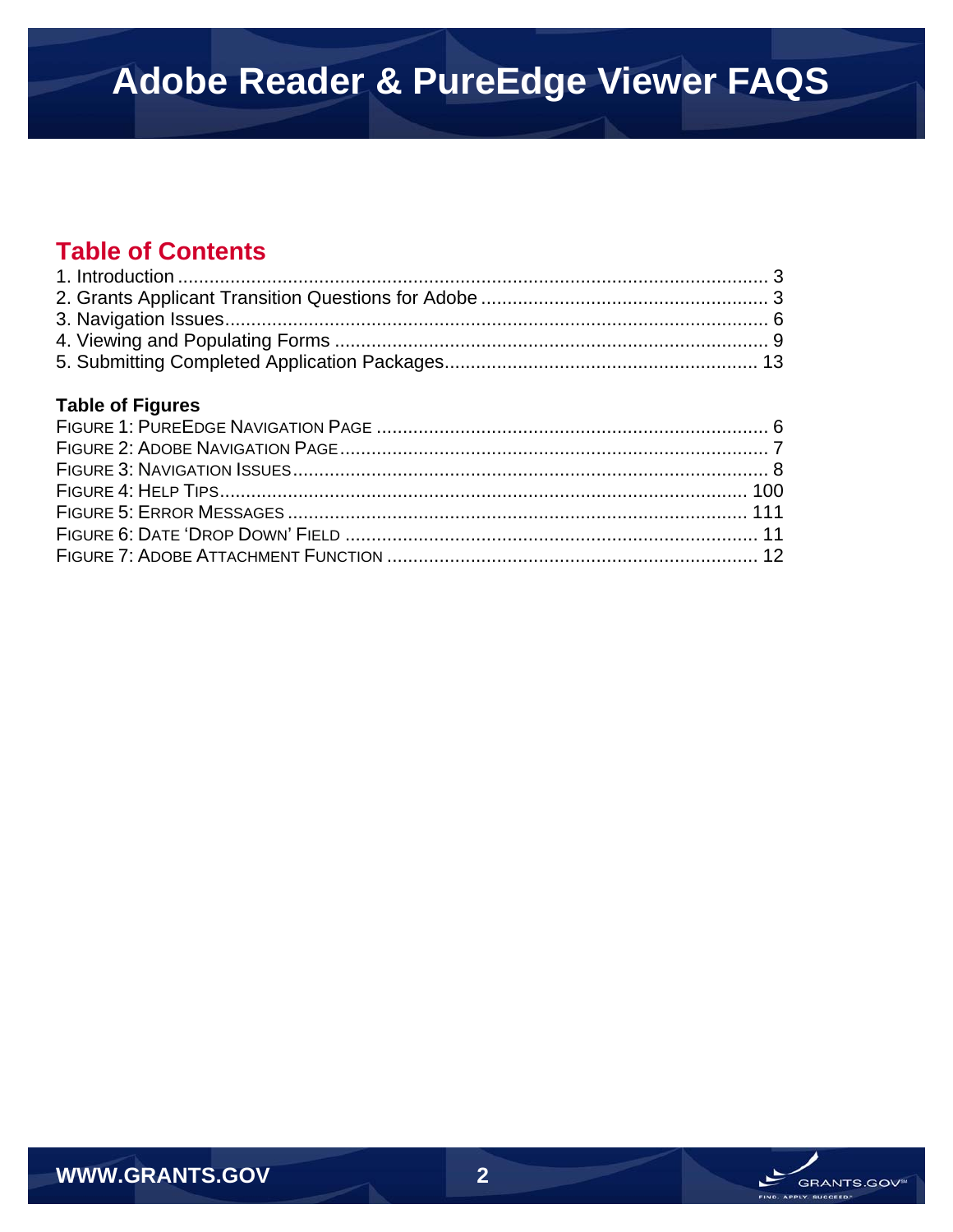### <span id="page-2-0"></span>**1. Introduction**

This document describes the differences between the Adobe Reader and PureEdge (PE) viewer forms used on Grants.gov. Basic questions asked about mandatory fields, help tip/error messages, date fields, numeric fields, and attachments are answered specifically.

Grants.gov is transitioning from PureEdge to Adobe Reader for a more simplified approach for the users. Grants.gov requires downloading both PureEdge and Adobe Reader to seamlessly apply for grants. To ensure you have the Grants.gov compatible version, visit the download software page at: [http://www.grants.gov/help/download\\_software.jsp](http://www.grants.gov/help/download_software.jsp)

Grants.gov is currently phasing out of PureEdge software to using Adobe Reader software exclusively. For a period of time applicants will still be able to use PureEdge as it is applicable.

### **2. Grants Applicant Transition Questions regarding Adobe Reader**

#### **What do I need to install on my personal computer in order to use the new Adobe Reader Forms that are replacing PureEdge?**

To view and complete an Adober Reader Grants.gov Application Package, click here: [http://www.grants.gov/help/download\\_software.jsp](http://www.grants.gov/help/download_software.jsp) to download the compatible version of the Adobe Reader software. There is no cost to the users to download, install or use the Adobe Reader software.

#### **What if I have an existing incomplete grant application package that uses PureEdge and still needs to be submitted?**

Grants.gov will continue to accept and process PureEdge application packages that are posted to the website. You may complete the **existing** Grant Application Package using the PureEdge viewer and submit the completed application on or before the posted opportunity close date or agency receipt deadline. If you are unsure about the process for a specific opportunity, please review and follow the application submission instructions provided by the grantor agency.

#### **Will applicants be required to submit PDF attachments only?**

No. Grants.gov will continue to accept attachment documents in various files types. Applicants should always thoroughly read each funding opportunity's application instructions which may require a specific attachment file type.

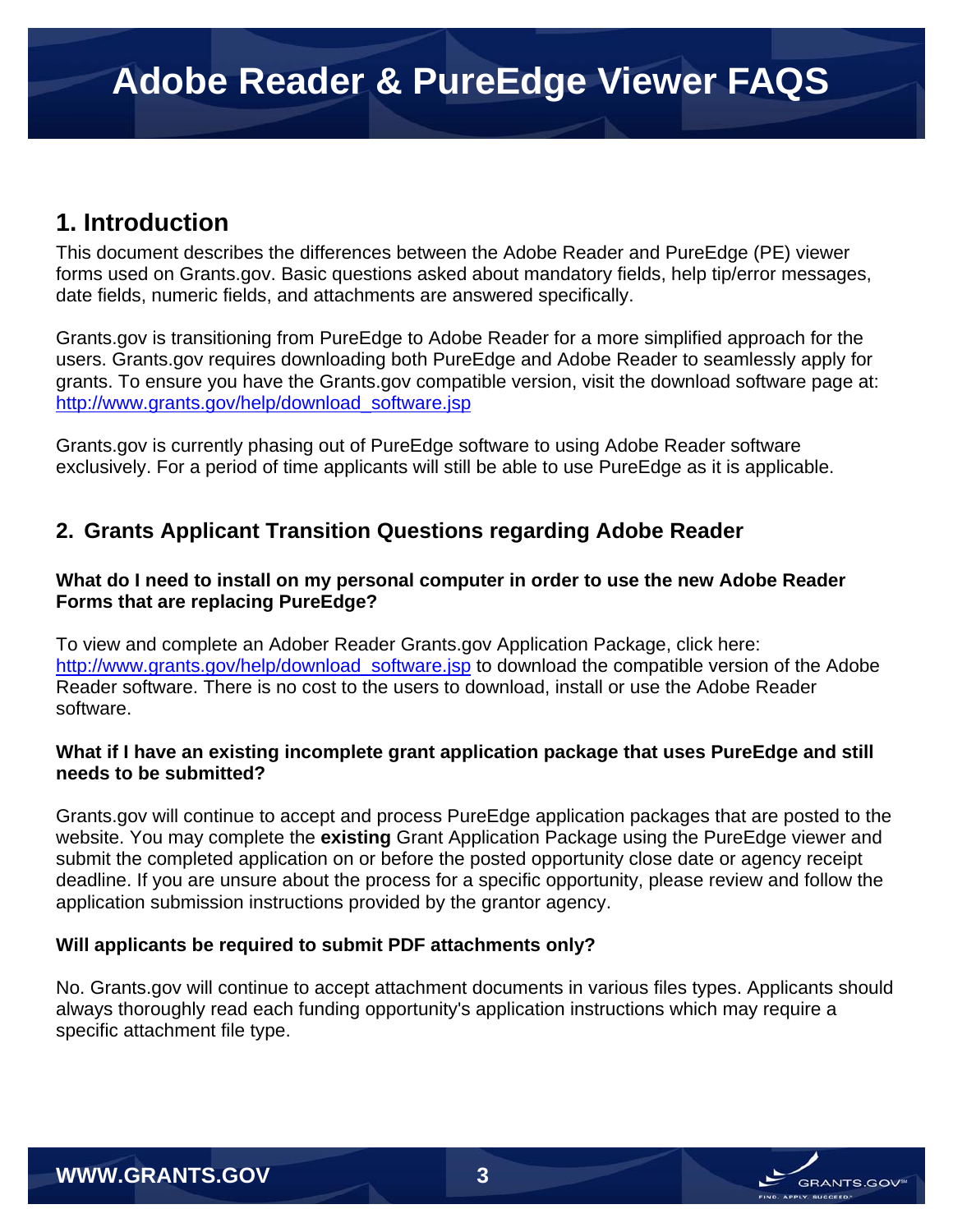#### **What is the Grants.gov compatible version of Adobe Reader software?**

There are specific versions of Adobe Reader software that are compatible with Grants.gov. If not already installed, please download and install the free Grants.gov compatible version of Adobe Reader. To view the compatible versions of Adobe Reader visit: [http://www.grants.gov/help/download\\_software.jsp#adobe811.](http://www.grants.gov/help/download_software.jsp#adobe811)

#### **What if I have an older version (v8.1.1or less) of Adobe Reader?**

Older versions of the Adobe Reader may be able to display the application package; however, data entry forms in Grants.gov application packages contain intelligent logic that the older versions of Adobe Reader will not be able to interpret. You may not be able to complete application packages correctly or successfully submit them to Grants.gov.

#### **What if I have a newer version (higher than v8.1.1) of Adobe Reader?**

Adobe Reader 8.1.2 is the currently recommended compatible version for use with Grants.gov; however Adobe Reader 8.1.1 is compatible as well. Using versions of Adobe Reader other than the Grants.gov compatible versions to submit your application package may be rejected during processing by the Grants.gov system, causing delay in your submission and/or acceptance by the granting agency.

#### **On what platforms can I use the Adobe Reader to view and populate Grants Packages?**

The Grants.gov compatible Adobe Reader version is supported by all Windows platforms including: Windows 2000 with Service Pack 2, Windows XP Professional or Home Edition, Windows XP Tablet PC Edition and Vista. The Grants.gov compatible Adobe Reader version is also supported by the following Non-Windows platforms: all Mac OS X v.10.5 or earlier including Tiger and Leopard, Linux, AIX, HP/UX, and Solaris platforms. Please see **Operating System Compatibility Table** below for all Grants.gov platform compatibility.

Please note, Grants.gov does not recommend use of handheld devices such as Palm to complete electronic application packages downloaded from Grants.gov.

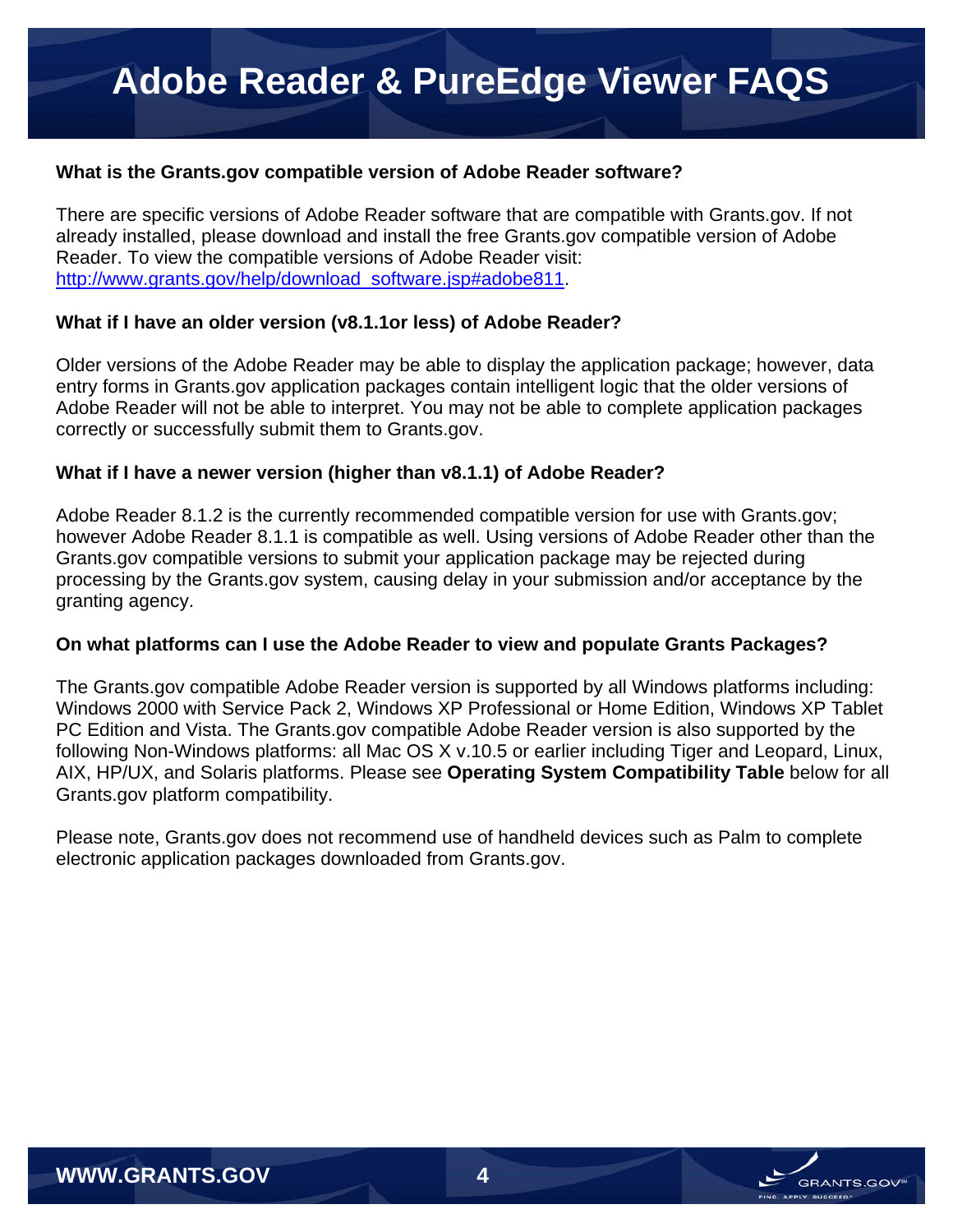#### *Operating System Compatibility Table*

| <b>Computer</b> | <b>Operating System</b> | <b>Forms Program</b>              | <b>Compatible</b> | <b>May Use System with</b><br><b>Citrix Server Connection</b> |
|-----------------|-------------------------|-----------------------------------|-------------------|---------------------------------------------------------------|
| Mac             | Tiger                   | <b>IBM Workplace Forms Viewer</b> | Yes               |                                                               |
| Mac             | Tiger                   | PureEdge Viewer                   | <b>No</b>         | Yes                                                           |
| Mac             | Tiger                   | Adobe Reader 8.1.2                | Yes               |                                                               |
| Mac             | Leopard                 | <b>IBM Workplace Forms Viewer</b> | <b>No</b>         | Yes                                                           |
| Mac             | Leopard                 | Adobe Reader 8.1.2                | Yes               |                                                               |
| PC.             | <b>WINXP</b>            | PureEdge Viewer                   | Yes               |                                                               |
| <b>PC</b>       | <b>WINXP</b>            | Adobe Reader 8.1.2                | Yes               |                                                               |
| PC.             | Vista                   | IBM Workplace Forms Viewer        | <b>No</b>         | Yes                                                           |
| PC              | Vista                   | PureEdge Viewer                   | <b>No</b>         | Yes                                                           |
| <b>PC</b>       | Vista                   | Adobe Reader 8.1.2                | Yes               |                                                               |

#### **As a Grantor, Principal Investigator, Business Manager, or Research Office Staff, do I need any additional Adobe software (other than the Adobe Reader) in order to generate or process a Grant Application Package?**

You may need additional software programs (e.g. Wordperfect, Microsoft Word, etc.) to open, view and/or print attachments submitted by the applicants along with their applications.

#### **I tried to open a Grants Application Package using Adobe v5.1 and the Adobe Reader displayed "There was an error opening this document. This file is damaged and could not be repaired." Why is this happening?**

The grants application package was developed with intelligent logic at the form field level. You must use the Grants.gov compatible version of **Adobe Reader** to view and populate the grants application package correctly. Other versions of Adobe Reader may lead to errors and prevent you from submitting your application to Grants.gov in a timely manner.

To view the compatible versions of Adobe Reader visit: [http://www.grants.gov/help/download\\_software.jsp#adobe811.](http://www.grants.gov/help/download_software.jsp#adobe811)

#### **What should my settings be on the compatible version of Adobe Reader?**

Settings should be set to a background other than yellow, single page view, and form sizing greater than 75%. Unlike the PureEdge version, the Adobe Reader has the ability to set background shading, which could create confusion because the mandatory fields in PureEdge application packages have yellow highlighting while the newer Adobe PDF based application packages have a yellow highlighting with a red border.

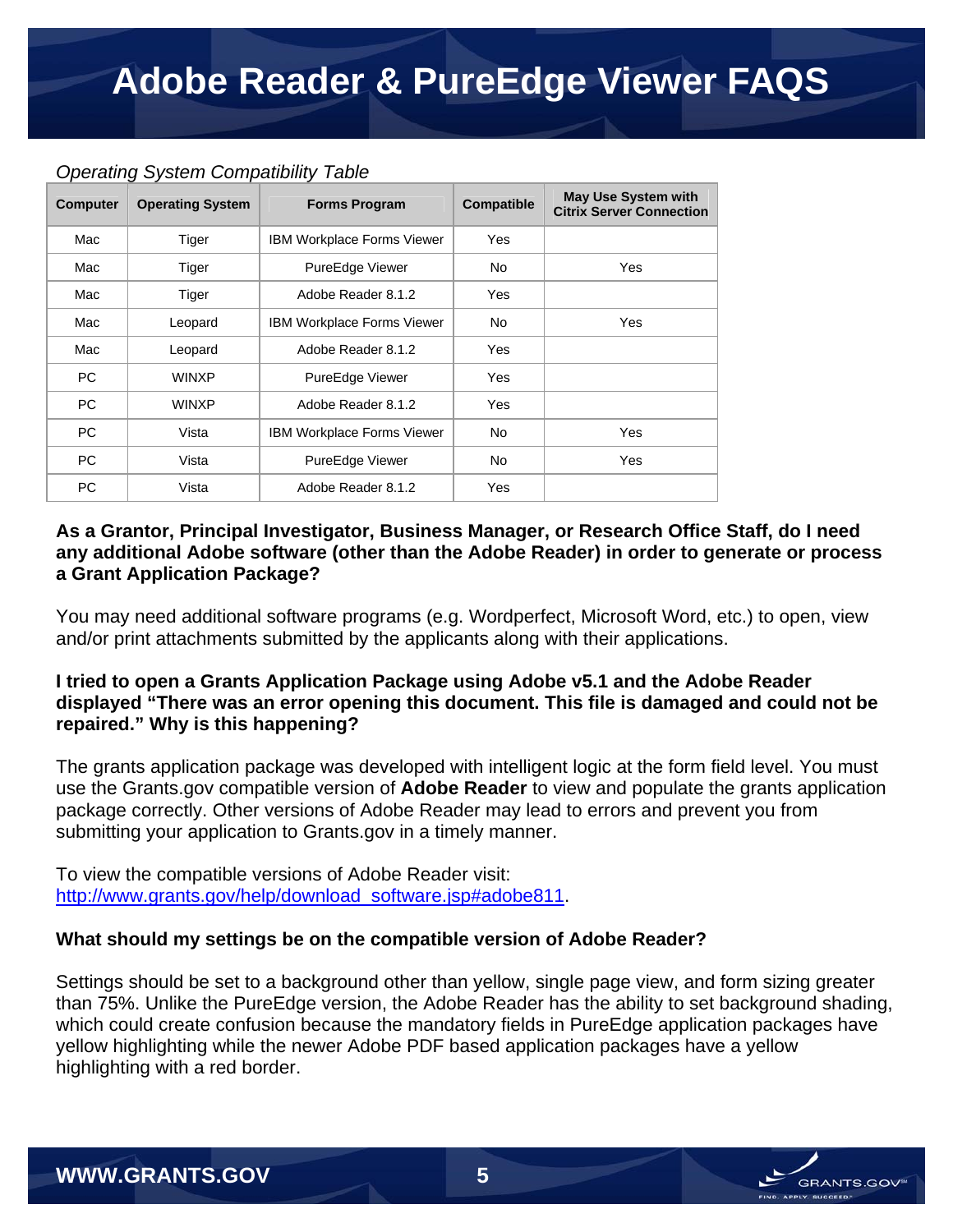### <span id="page-5-0"></span>**3. Navigation Issues**

**When I open an application package in Adobe Reader, I get a window titled "Document Rights and Instructions." It says "You need a newer version of Acrobat." The Grants.gov compatible version of Adobe Reader is the recommended version to currently use.** 

If this message displays simply download the Grants.gov compatible version of Adobe Reader here: [http://www.grants.gov/help/download\\_software.jsp#adobe811](http://www.grants.gov/help/download_software.jsp#adobe811) and set the Adobe Reader as your default viewing software by following the instructions detailed in this **FAQ: How can I ensure I am using Adobe Reader to work on my application package?**  [http://www.grants.gov/applicants/applicant\\_faqs.jsp#83](http://www.grants.gov/applicants/applicant_faqs.jsp#83).

#### **How do the PureEdge version and the Adobe version differ on basic navigation between pages?**

In **PureEdge**, the 'Previous' and 'Next' buttons are always present at the top of the form. In the Adobe Reader application packages, these buttons are part of the form, so they 'move up the page' as you progress to the bottom and are not always visible. The Adobe Reader also allows scrolling from one form to the next, without requiring you to use the 'Previous' and 'Next' buttons.

*Figure 1: PureEdge Navigation Page* 

| ້                      | . .                                       | ີ<br>້                                                                   |                     |                                                      |
|------------------------|-------------------------------------------|--------------------------------------------------------------------------|---------------------|------------------------------------------------------|
| SF424_Individual Page1 |                                           |                                                                          |                     |                                                      |
| 窗口<br>全国               | $A \mathbb{F} \times \mathbb{B}$<br>$-35$ | $\odot$ 100% $\mathbf{v}$ $\odot$ $\mathbf{v}$ $\mathbf{v}$ $\mathbf{v}$ | $\bigcirc$ rowth to |                                                      |
|                        | Close Form                                |                                                                          | <b>Next</b>         | Print Page<br>About                                  |
|                        |                                           |                                                                          |                     | OMB Number: 4040-0005<br>Expiration Date: 01/31/2007 |
|                        |                                           | <b>APPLICATION FOR FEDERAL ASSISTANCE SF 424 - INDIVIDUAL</b>            |                     | Version 01                                           |
| V&V Agency             | * 1. NAME OF FEDERAL AGENCY:              |                                                                          |                     |                                                      |

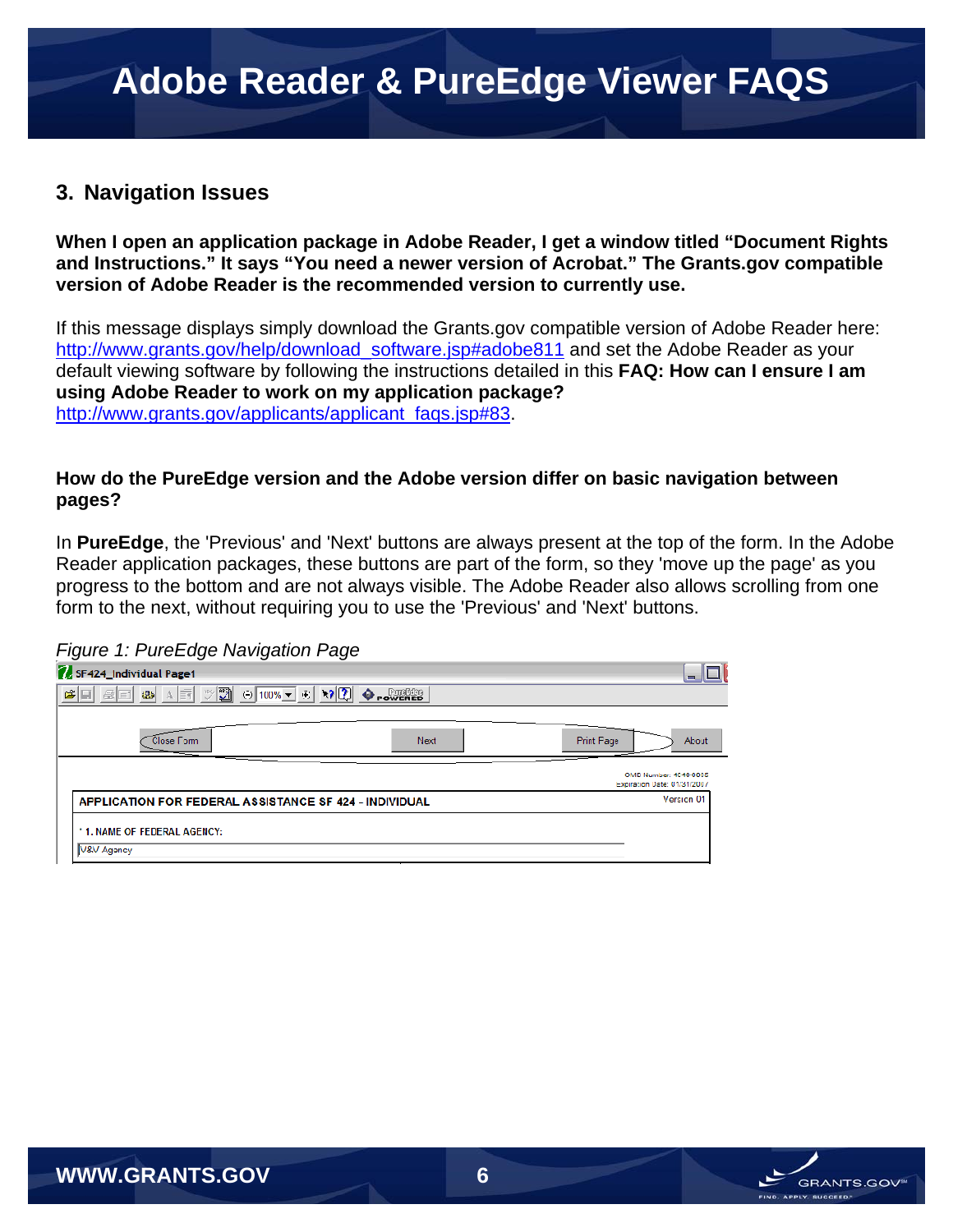#### <span id="page-6-0"></span>*Figure 2: Adobe Navigation Page*

|                    |            | Adobe Reader - [oppGGDEMO-PDF-4-clds10-001-cidGGDEMO-PDF-4-5KILpdf]                                                                                                                                                                                                                                                                                                                                                                                                                                                                                                                                                                                                                                                                                                                                                                                                                                                           |                                                    | $-6x$        |
|--------------------|------------|-------------------------------------------------------------------------------------------------------------------------------------------------------------------------------------------------------------------------------------------------------------------------------------------------------------------------------------------------------------------------------------------------------------------------------------------------------------------------------------------------------------------------------------------------------------------------------------------------------------------------------------------------------------------------------------------------------------------------------------------------------------------------------------------------------------------------------------------------------------------------------------------------------------------------------|----------------------------------------------------|--------------|
|                    |            | The Fig. Edit Move Document Tools window Holn-                                                                                                                                                                                                                                                                                                                                                                                                                                                                                                                                                                                                                                                                                                                                                                                                                                                                                |                                                    | $-10 \times$ |
|                    |            | $\mathbb{Z}$<br>Document Rights and Instructions.                                                                                                                                                                                                                                                                                                                                                                                                                                                                                                                                                                                                                                                                                                                                                                                                                                                                             | <b>El lightatt tielss</b>                          |              |
|                    |            | Poul need a newer version of Aerobac.                                                                                                                                                                                                                                                                                                                                                                                                                                                                                                                                                                                                                                                                                                                                                                                                                                                                                         |                                                    |              |
|                    |            | □ Do not show this message agein                                                                                                                                                                                                                                                                                                                                                                                                                                                                                                                                                                                                                                                                                                                                                                                                                                                                                              |                                                    | Lide.        |
| 5groups<br>Pages V | $\sqrt{3}$ | To remove a form/document from the "Corroleted Documents" box, click the form/document name to select if, and then click the < butter . This<br>will return the form/document to the "Mandalory Documents" or "Optional Documents" box.<br>-When you open a required form, the helds which must be completed are highlighted in yellow. Optional helds and completed helds are displayed in<br>white. If you enter invalid or incomplete information in a field, you will receive an error message.<br>Click the "Submit" button to submit your application to Grants.gov.<br>- Once you have properly completed all required documents and saved the application, the "Submit" button will become active.<br>- You will be taken to a confirmation page where you will be asked to verify that this is the funding coportunity and Agency to which you want to<br>submit an application.<br>Print Page<br>Close Lorm<br>Next | About                                              |              |
|                    |            |                                                                                                                                                                                                                                                                                                                                                                                                                                                                                                                                                                                                                                                                                                                                                                                                                                                                                                                               | DMB Number, 4040-0005<br>Lapration Date: DM 107007 |              |
|                    |            | APPLICATION FOR FEDERAL ASSISTANCE SF 424 - INDIVIDUAL                                                                                                                                                                                                                                                                                                                                                                                                                                                                                                                                                                                                                                                                                                                                                                                                                                                                        | Version 01                                         |              |
| <b>Accounting</b>  | GGT.       | * 1. NAME OF FEDERAL AGENCY:                                                                                                                                                                                                                                                                                                                                                                                                                                                                                                                                                                                                                                                                                                                                                                                                                                                                                                  |                                                    |              |
|                    |            | 2. CATALOG OF FEDERAL DOMESTIC ASSISTANCE NUMBER:<br>CEDA TITLE:                                                                                                                                                                                                                                                                                                                                                                                                                                                                                                                                                                                                                                                                                                                                                                                                                                                              |                                                    |              |
| ۳<br>Commands      |            | Aqricultural Research Basic and Apolied Research<br>10.001                                                                                                                                                                                                                                                                                                                                                                                                                                                                                                                                                                                                                                                                                                                                                                                                                                                                    |                                                    |              |
|                    |            | ^3. DATE RECEIVED:                                                                                                                                                                                                                                                                                                                                                                                                                                                                                                                                                                                                                                                                                                                                                                                                                                                                                                            |                                                    |              |
|                    |            | 2007-01-01                                                                                                                                                                                                                                                                                                                                                                                                                                                                                                                                                                                                                                                                                                                                                                                                                                                                                                                    |                                                    |              |

#### **The Save Form option is displayed even though I opened the Grants Package and did not change any data. The information message "Do you want to save changes to the** *name***.pdf before close?" is displayed. Why?**

Many of the fields found on each form page contain intelligent logic. Tabbing or navigating through any field will trigger this message. It is good practice to save the application package frequently during the course of entering data by clicking on the "Save" button (scroll all the way to the top if the button is not visible) or when prompted.

#### **I entered data into one field in my grants application package, however, the Save icon is not active. Why?**

You have not exited this form field yet. Once you tab to another field, the active intelligent logic validating that form field will be triggered, and also trigger Adobe Reader that something has changed in the form. Simply move the cursor to another field using the Tab key or the mouse.

#### **The cursor position appears lost when I tab from the Close and Next Page buttons. Why?**

If no fillable form fields exist on this form page, navigation is passed to the scroll bar on the next page. Simply use the mouse to navigate to the next fillable field.



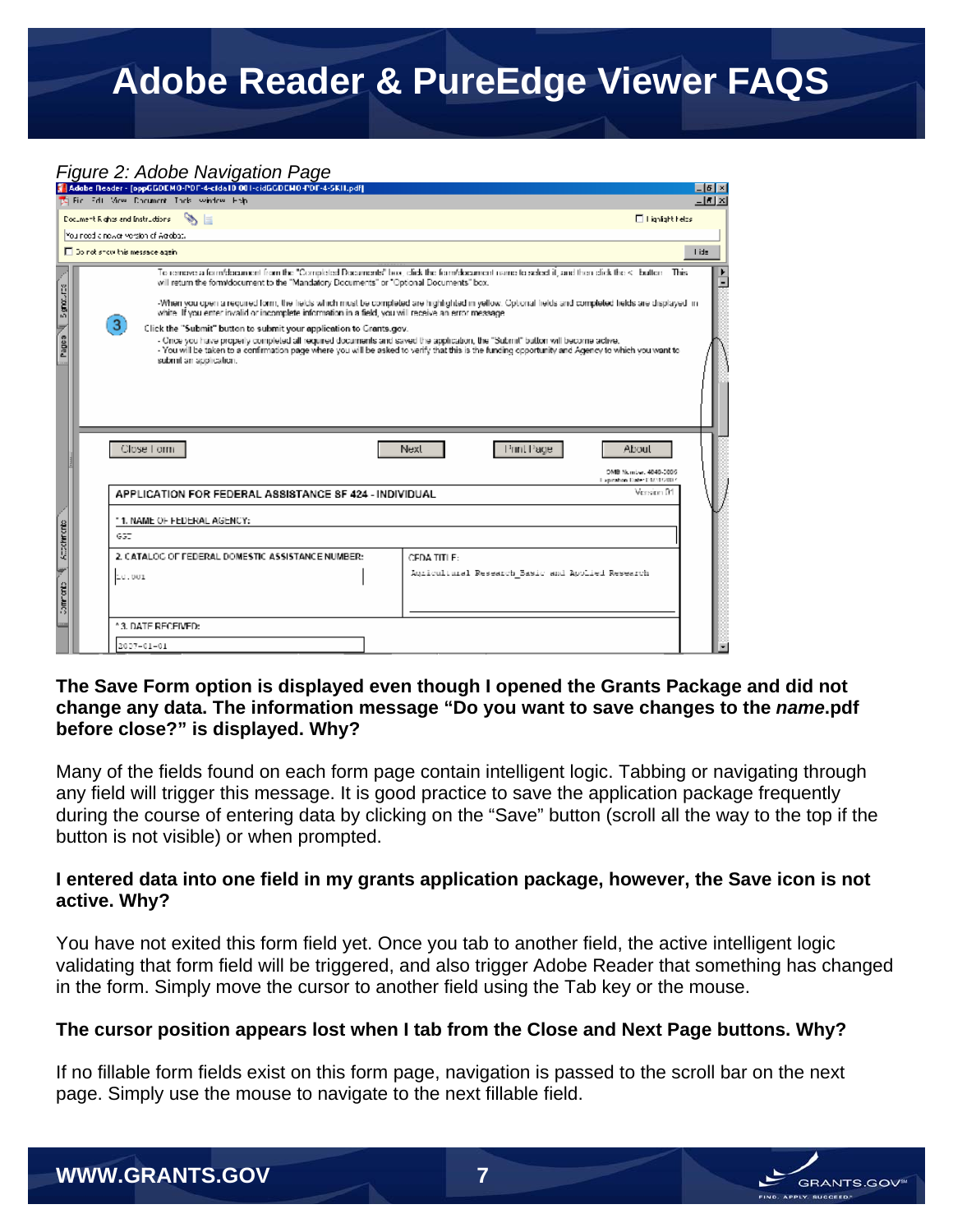#### <span id="page-7-0"></span>**The cursor position is lost when I try to move the cursor to the first fillable form field on a second (or subsequent) page while viewing the Adobe Reader in "Continuous" form mode. Why?**

Adobe Reader has four types of viewing modes – single page, continuous, continuous facing and facing. Always specify single page mode. To set page layout do one of the following:

- o Choose View > Page Layout, and then choose Single Page.
- o Click the Single Page button in the status bar.

If necessary, choose View > Fit Page to display the document in the current page layout. There is a known bug in Adobe Reader versions other than the Grants.gov compatible version; in continuous mode where the cursor position will be lost. If you are unable to download the Grants.gov compatible version of Adobe Reader, simply use the mouse to navigate to another form field on that page, and then back to the first enterable form field on that page.

#### **The Tab key only takes me to the first radio button where I can only choose one option (i.e., Yes or No). Why?**

The Adobe Reader form technology utilizes check box groups. These groups are used when the user is limited to one choice out of two or more choices such as Yes/No. Adobe Reader will only position the cursor on the first check box choice. You can use either the arrow keys or the mouse can be used to navigate to the remaining choices.

#### *Figure 3: Navigation Issues (check boxes)*

| * 19. Is Application Subject to Review By State Under Executive Order 12372 Process?<br>a. This application was made available to the State under the Executive Order 12372 Process for review on                                                                                                                                                                                                                                                      |
|--------------------------------------------------------------------------------------------------------------------------------------------------------------------------------------------------------------------------------------------------------------------------------------------------------------------------------------------------------------------------------------------------------------------------------------------------------|
| b. Program is subject to E.O. 12372 but has not been selected by the State for review.<br>$ \mathsf{X} $ c. Program is not covered by E.O. 12372.                                                                                                                                                                                                                                                                                                      |
| * 20. Is the Applicant Delinguent On Any Federal Debt? (If "Yes", provide explanation.)<br>Yes<br>$\times$ No<br>Explanation                                                                                                                                                                                                                                                                                                                           |
| 21. "By signing this application, I certify (1) to the statements contained in the list of certifications" and (2)<br>herein are true, complete and accurate to the best of my knowledge. I also provide the required assurar<br>comply with any resulting terms if I accept an award. I am aware that any false, fictitious, or fraudulent staten<br>subject me to criminal, civil, or administrative penalties. (U.S. Code, Title 218, Section 1001) |
| X ** I AGREE                                                                                                                                                                                                                                                                                                                                                                                                                                           |
| ** The list of certifications and assurances, or an internet site where you may obtain this list, is contained in the ann<br>specific instructions.                                                                                                                                                                                                                                                                                                    |

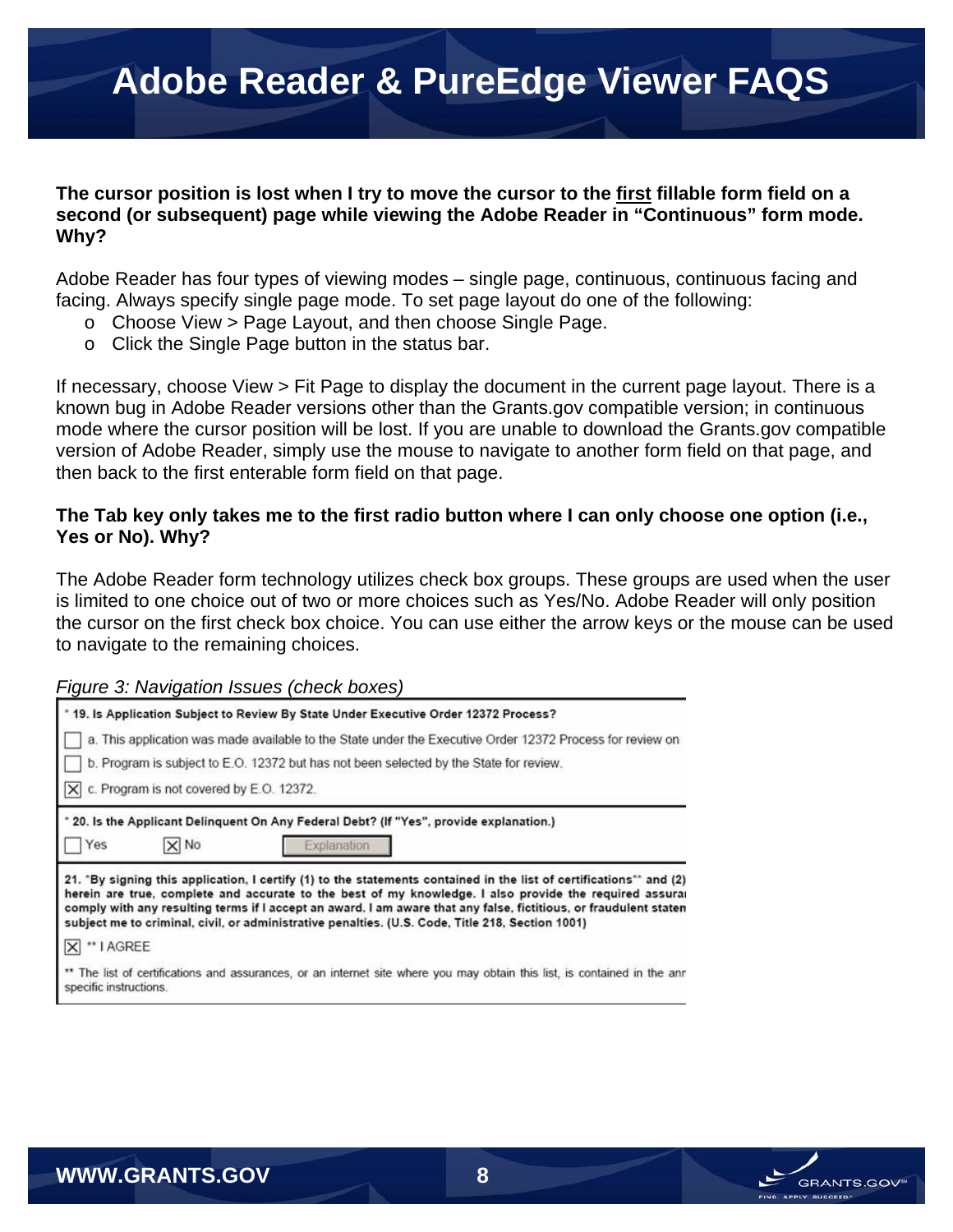#### <span id="page-8-0"></span>**In the Adobe Reader application package, the View Attachment pop-up window has three options, but the Tab key does not move the cursor. Why?**

As explained in the previous question, it is best to navigate and select the correct check box using the mouse.

#### **When a supplementary form is added from within a form (as in Research and Related grant packages used by several agencies (e.g. National Institute of Health (NIH), Department of Education, etc.), how do the versions differ?**

In the PureEdge version of application packages the user is directed to initiate another form and add it as an attachment to the application package. In the Adobe Reader version the original form is repeated, adding one or more pages to the end of the package. You get to the first of the 'new' pages by using the mouse scroll bar, the side scroll bar, or the Adobe Reader next page arrow at the bottom.

### **4. Viewing and Populating Forms**

This section is split into five categories: Mandatory Fields, Help Tips/Error Messages, Date Fields, Numeric Fields, and Attachments. In each of these five sections, the difference between use of Adobe Reader and PureEdge viewer is explained.

#### *Mandatory Fields:*

#### **How are mandatory fields in Adobe Reader different from the PureEdge viewer?**

Mandatory fields in Adobe Reader are highlighted in yellow with a red border. The red border is to ensure that if a yellow highlight is accidentally set throughout on form by the user through Adobe Reader preferences, the mandatory fields will still show up highlighted. All red border fields are considered mandatory.

#### **Why are non-mandatory fields becoming mandatory in my Adobe Reader application and causing errors when I try to submit my application package?**

Certain fields within your application package are conditionally mandatory; which means that your answer in one field determines whether another field becomes mandatory and requires an answer. Using the **Select Tool** (a standard feature in Adobe Reader application forms) instead of the **Hand Tool** (hand-like mouse pointer) designated for use with Grants.gov application forms, will make nonmandatory fields mandatory or prevent you from entering information into certain fields. Using the **Select Tool** will cause errors during the **Check Package for Errors** screening you must perform before you can submit the completed application. If this error occurs, close and simply reopen the application, you will then be able to complete the application package and submit it as normal.

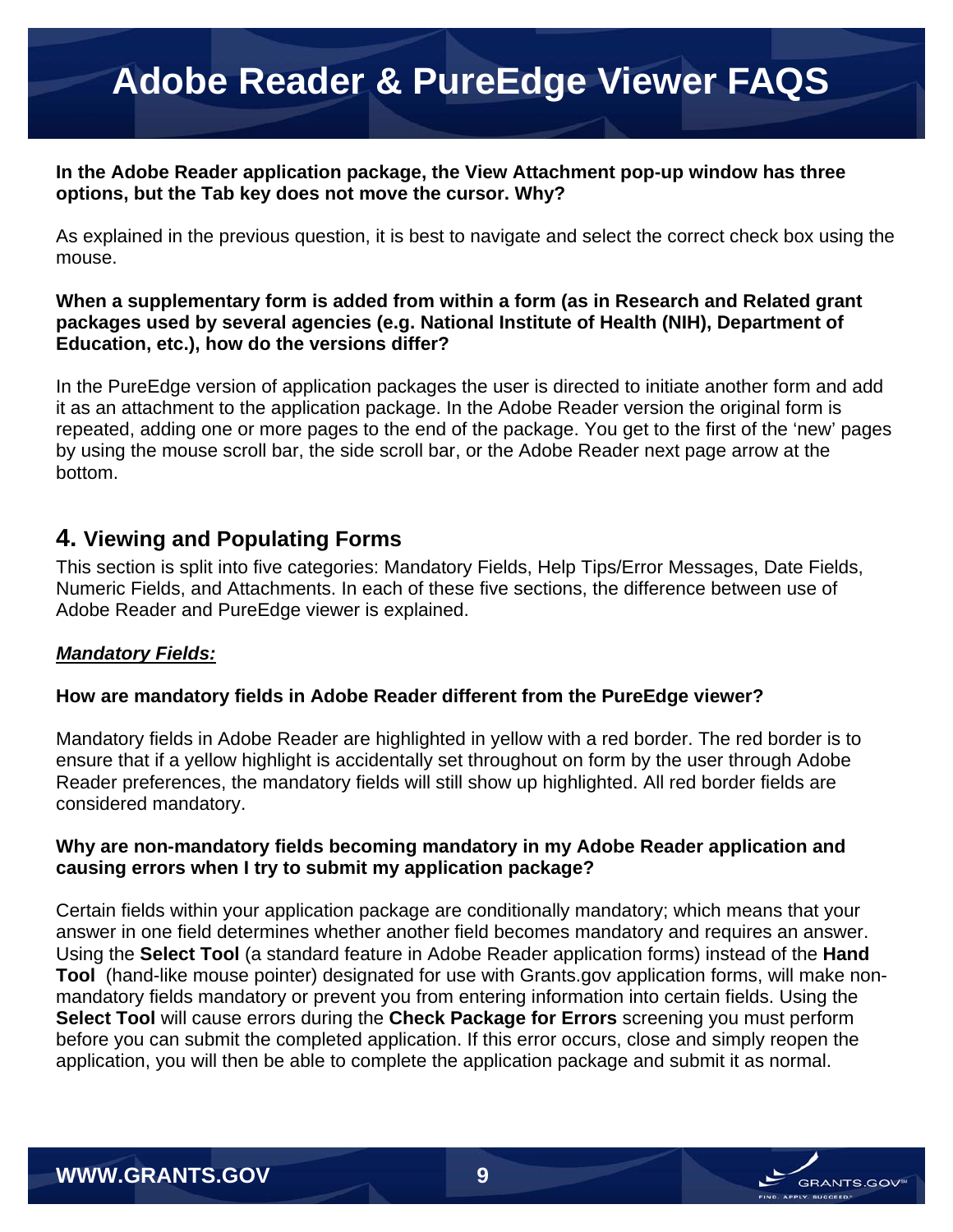<span id="page-9-0"></span>If the **Select Tool** persists after re-opening the application package, use the instructions below to reset the **Hand Tool**:

- 1. Go to **Tools** menu at the top of the screen
- 2. Choose **Select & Zoom**
- 3. Select **Hand Tool** from the pop-up menu

#### *Help Tips/Error Messages:*

#### **How do I display a Help Tip in my Adobe Reader application package?**

To display a Help Tip in Adobe Reader, simply hover (or place) the cursor over the field in question using the mouse or other navigation aid.

#### *Figure 4: Help Tips*

| organization.                                       | l will be submitting applications on my behalf, and not on behalf of a company, state, local or tribal government, academia, or |
|-----------------------------------------------------|---------------------------------------------------------------------------------------------------------------------------------|
| * Application Filing Name: <mark> </mark>           |                                                                                                                                 |
| <b>Mandatory Documents</b><br>SF424 Individual-V1.0 | Mondatory Completed Decuments for Submission<br>Enter the name or alias of this application. This field is required.            |

#### **Why are Help Tips missing on some fields?**

- a) Some fields that are forward-populated from the main SF424 form or some sub-forms are display-only fields. Users cannot access these fields through the Tab key or mouse navigation. Since the user cannot enter data into this field, no Help Tip is available.
- b) Some buttons are grayed-out meaning they are not active. Help Tips are not displayed for these buttons until the buttons become active. Active buttons are bright and Help Tips for them are displayed when the mouse hovers over the button.

#### **Why do I get error messages in some form fields by simply tabbing through them even before I enter any data in them?**

Error messages will be displayed in a separate "pop-up" window anytime **mandatory** data is required for that field. The Adobe Reader forms technology uses active intelligent logic to validate and inform the user of errors upon exiting a mandatory data entry field.

ANTS GO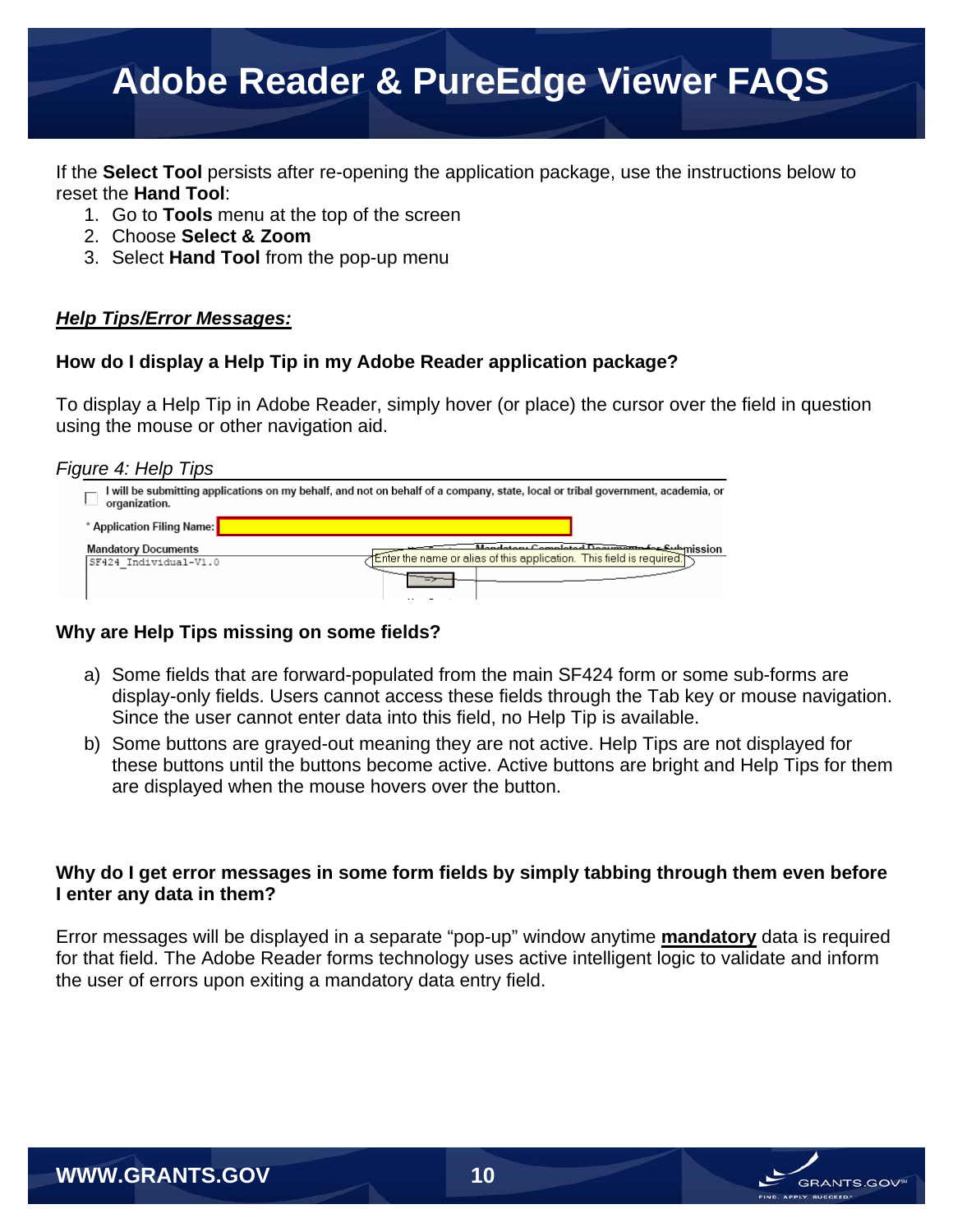#### <span id="page-10-0"></span>*Figure 5: Error Messages*

| test<br><sup>*</sup> State.<br>VA: Virginia<br><sup>4</sup> Country: | Province.<br>* Zip/Postal Code:                                                                                                                                                                                              |
|----------------------------------------------------------------------|------------------------------------------------------------------------------------------------------------------------------------------------------------------------------------------------------------------------------|
| USA: UNITED STATES                                                   |                                                                                                                                                                                                                              |
| <b>Adobe Reader</b><br>X<br>Close Form<br><b>STATE</b>               | $\mathbb{Z}[\mathfrak{p}]/\operatorname{Posh}$ Code is required if Country is the United States: Enter the Postal Code (e.g., ZIP code).<br><br>OK.<br>About<br>lige<br>OMB Number, 4040-0005<br>Expiration Date: 01/31/2007 |
| APPLICATION FOR FEDERAL ASSISTANCE SF 424 - INDIVIDUAL               | Version 01                                                                                                                                                                                                                   |
| ' c. Citizenship Status:<br>X Yes<br>- No<br>U.S. Citizenship        | d. Social Security Number (SSN) - Optional:                                                                                                                                                                                  |

#### *Date Fields:*

#### **How do date fields differ from the PureEdge version?**

The PureEdge viewer requires a formatted date field. The Adobe Reader has the option of a 'drop down' calendar, which can be navigated by mouse, if desired.

The Adobe Reader also accepts an entered date format. The following are the only valid date formats: **MMDDYY, MMDDYYYY, MM/DD/YY or MM/DD/YYYY**. All other variations of date entries will display an error message. Please note that fiscal year only fields *(YYYY)* are not "true" date fields.

#### *Figure 6: Date 'Drop Down' Field*

| * c. Proposed Project:<br>Start Date                              |     |             |       | <b>April, 2007</b> |                      |     |      | End Date: $C4/18/2007$                                                           |
|-------------------------------------------------------------------|-----|-------------|-------|--------------------|----------------------|-----|------|----------------------------------------------------------------------------------|
| 7. ^ By signing this application, I c Sun Mon Tue Wed Thu Fri Sat |     |             |       |                    |                      |     |      | contained in the list of certifications <sup>**</sup> and (2) that the statement |
| <b>complete and accurate to the best</b> 25, 26, 27, 28, 29, 30   |     |             |       |                    |                      |     |      | irovide the regulred assurances** and agree to comply with any                   |
| l accept an award. $\frac{1}{2}$ am aware that $\frac{1}{2}$      |     |             | $3 -$ |                    | 456                  |     |      | udulent statements or claims may subject me to criminal, civil.                  |
| penalties (U.S. Code, Title 218, Ser 8                            |     |             |       |                    | 9 10 11 12 13 14     |     |      |                                                                                  |
|                                                                   |     | 15 16 17 18 |       |                    | 10                   | -26 | - 21 |                                                                                  |
| ** I AGREE   X                                                    |     |             |       |                    | 22 23 24 25 26 27 28 |     |      |                                                                                  |
|                                                                   | 29. | -30         |       |                    |                      |     |      |                                                                                  |
| ** The list of certifications and assurances, or an               |     |             |       |                    | Today: 4/5/2007      |     |      | s list, is contained in the announcement or agency specific instructions.        |
| * Signature:<br>Completed Upon Submission to Grants.gov           |     |             |       |                    |                      |     |      | * Date Signed: I<br>Completed Upon Submission to Gra                             |

#### *Numeric Fields:*

**How does numeric field editing differ between versions?** 

**GRANTS.GOV**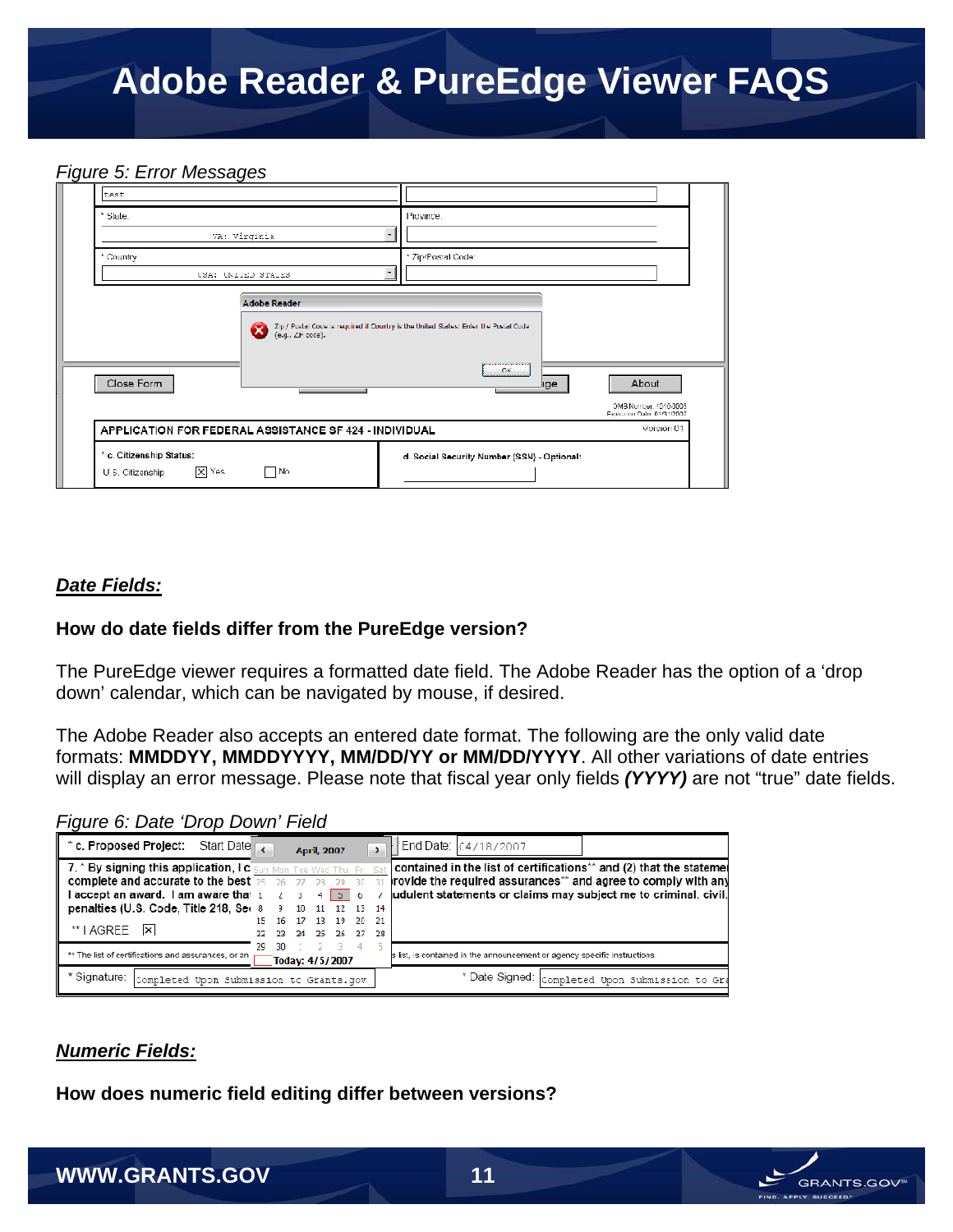<span id="page-11-0"></span>In the PureEdge version, if you enter numbers incorrectly the system will place a comma every three places regardless of whether it is correct. The Adobe Reader version will either blank out or truncate the field. If you enter data without commas, the Adobe Reader will insert commas appropriately. The user should always verify all numeric entries for accuracy.

#### *Attachments:*

#### **Can I use the native Adobe Reader attachment function, through the Adobe Reader menu or icon to attach documents to the application package?**

No. Only use the attachment buttons found on the application form. While the native Adobe Reader attachment function may appear to work, certain application logic has been included in the Grants.gov application packages to remove these attachments upon submission. This is to ensure that all attachments can be associated with an appropriate data entry field in the application package.

#### *Figure 7: Adobe Attachment Function*



#### **The attachment function failed to attach my document. Why?**

The document or artifact you were attempting to attach is open or being used by another software application. Close the document or artifact using the other software application (i.e., Word, Excel, etc.) before attaching the document.

#### **I cannot view my attachment and the Adobe Reader displays an error message "Acrobat security settings do not allow this type of file to be opened." How do I view it?**

The Adobe Reader security settings do not allow opening file(s) that could execute code on your personal computer as a safety precaution to prevent software viruses. This security setting includes Zip file and about 50 other types of files.

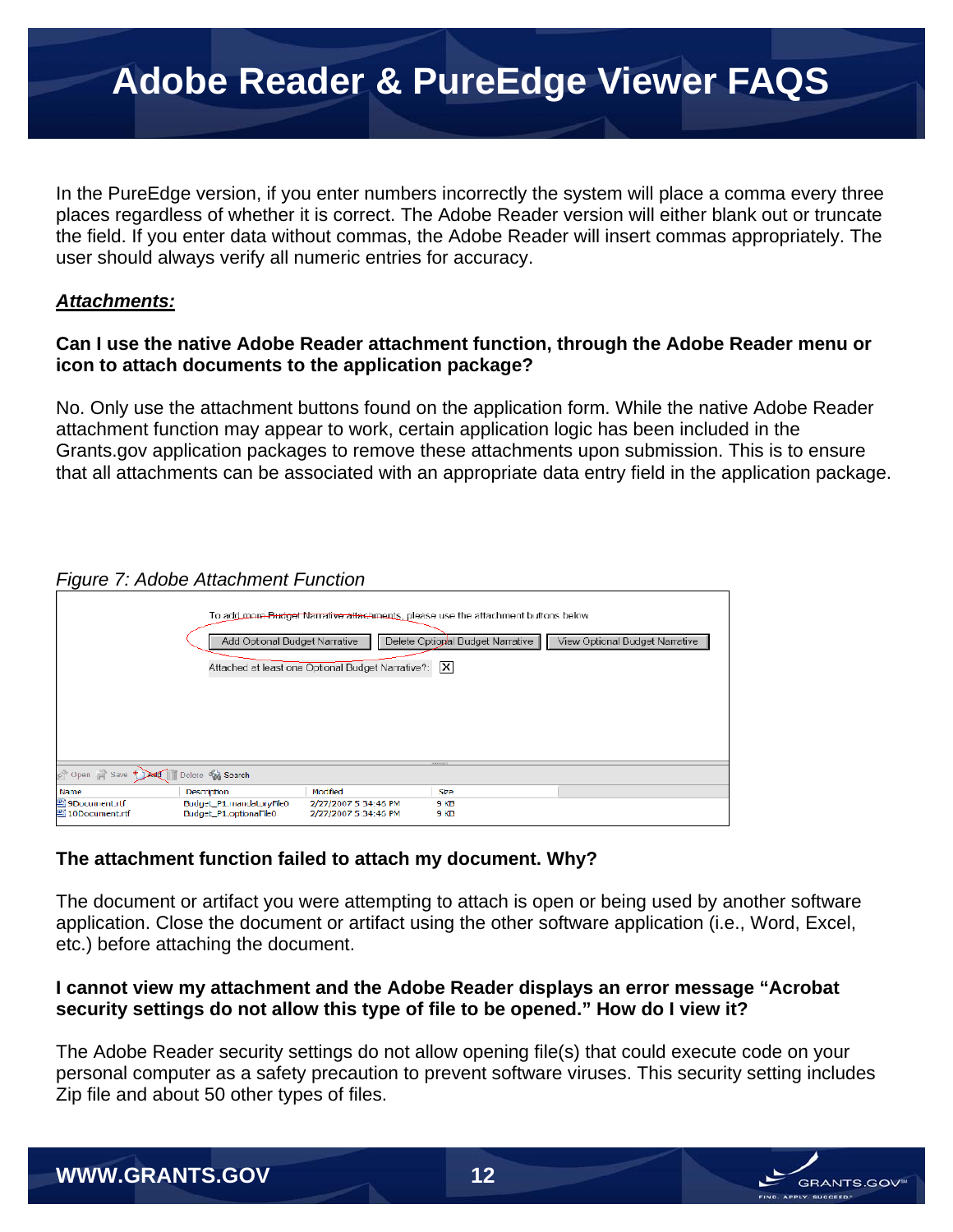<span id="page-12-0"></span>**I accidentally selected the "Do not open the file with this extension?" selection (radio button) when I was trying to view an attachment. Now, I cannot view any documents with this file extension (i.e., .doc, .xls, etc.) How do I undo this?** 

You can reset the file extensions back to the Adobe Reader defaults. From the Adobe Reader menu, select **Edit** and **Preferences**. From Preferences pop-up window, select **Trust Manager** from the categories listed down the left side. Select the button at the bottom of the window that says "**Reset list of allowed/disallowed file attachment types**". Then click on the **OK** button in the lower right corner. Your viewing capabilities of form attachments will be reset to the Adobe Reader defaults.

### **5. Submitting Completed Application Packages**

**I have completed all the fields and forms of my Adobe Reader application package but the "Save & Submit" button remains inactive (grayed out) and I cannot submit my package.** 

Click on **Check Packages for Errors**. If all fields pass validation checks you will see a message box saying "Validation Passed". Click OK. The **Save & Submit** button should now become active, you will need to save your application package once more and then you will be able to submit your completed application package. If your application package fails the validation screening, then fix the error(s) and try again.

**When I click on the "Save & Submit" button to submit an application package, I see a message window popup summarizing details of the application. I clicked OK. The Adobe Reader presented another window with User Name and Password prompt. Which user ID and password should I enter?** 

Enter your Authorized Organization Representative (AOR) user ID and password as registered with Grants.gov.

**I entered my AOR user name and password. I get a pop-up window that says "This document is trying to connect to the site:<http://apply.grants.gov/services/LoginWS?wsdl>. If you trust the site click 'Allow', otherwise click 'Block'. Should I click on 'Allow' or 'Block'?** 

Click on 'Allow' and select the checkbox next to 'Remember my Action…' This is a security warning from the Adobe Reader. Please note the URL shown in the window may be slightly different than what is listed here.

**I accidentally clicked on 'Block' and also selected the checkbox. Now I am unable to submit completed application packages. What should I do?**